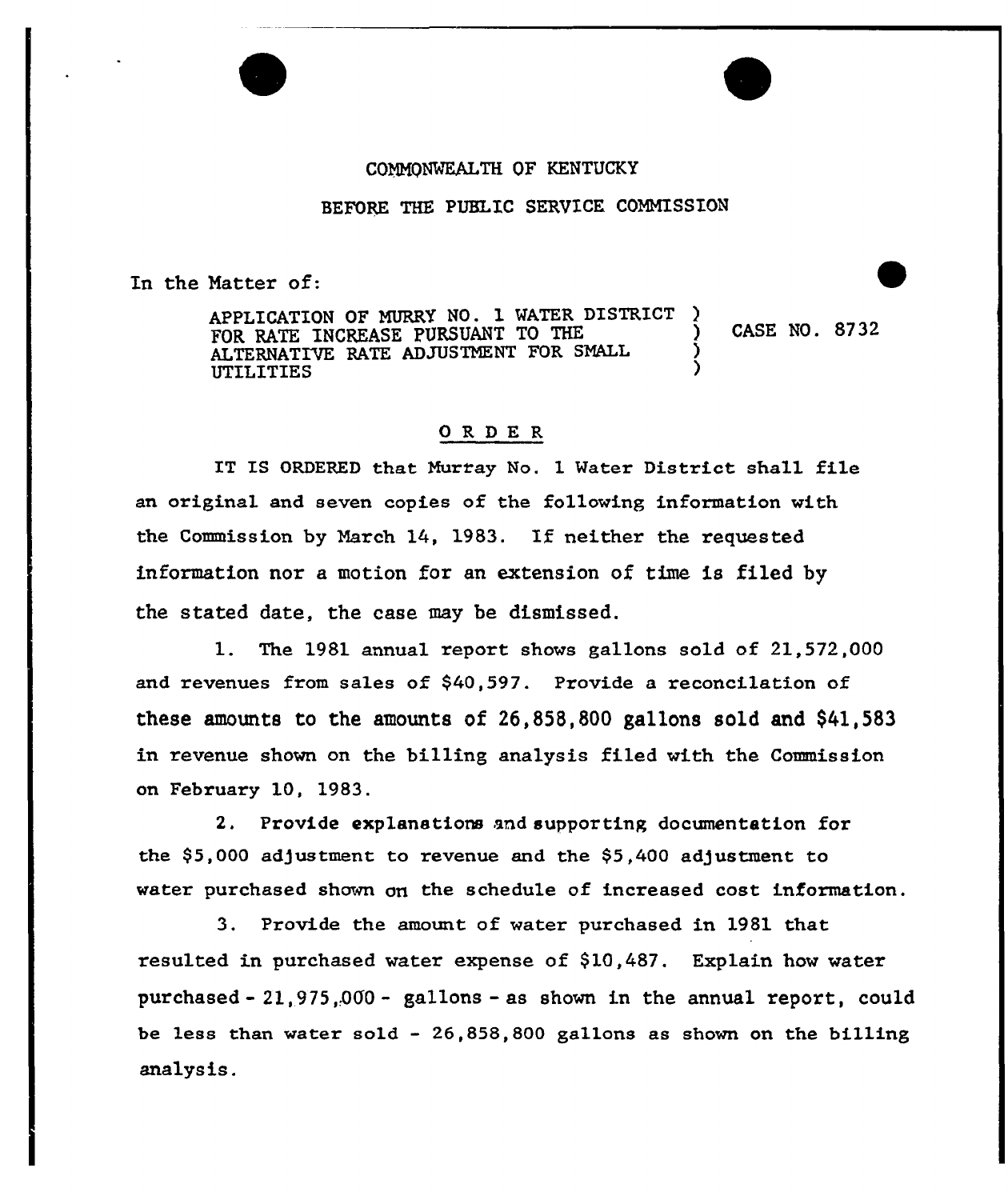4. Provide the calculation for the increase in emoloyee benefits.

5. Explain how the amounts paid to National Resort Properties, Inc. of \$6,300 for 1981 were determined.

6. Provide any contract or written agreement that existed between National Resoxt, Properties, Inc, and the district .

7A. Did employees Wicker and Sims work 35 hours per week for Hurry No. 1 when they were being paid by National Resort Properties, Inc.

B. How were the salaries of \$600 per month for Wicker and Sims determined7

C. How much were Nicker and Sims paid by National Resort Pxoperties, Inc.f

8. Murray's present rate design consists of seven rate blocks ranging from the minimum bill block of the first 2,000 gallons to over 100,000 gallons. The proposed rate structure combines the last three rate blocks so all usage over 10,000 ga11ons is billed at the same rate. Please explain the reasons for this change in rate design, and provide copies of any studies, surveys or comparisons, if any, which may have been used in arriving at the pxoposed rate design.

9. Increases have been proposed for the first rate block (minimum bill level) and the second rate block. The pxoposed combination of the last rate blocks results in an increase for the two lower rate blocks. No increase is proposed for the third, forth and fifth rate blocks. Please explain the reasons for adjusting rates in this manner.

 $-2-$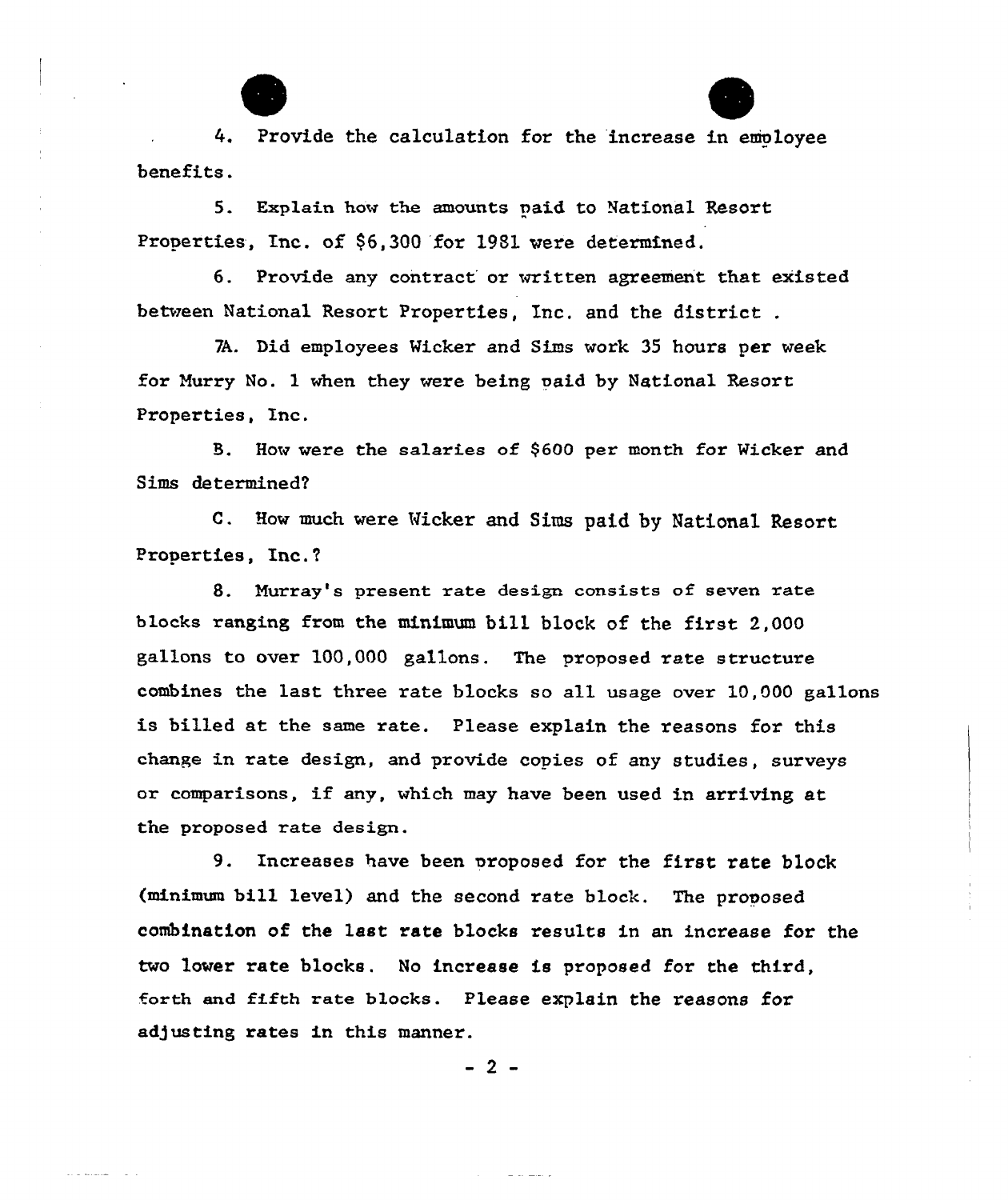

Done at Frankfort, Kentucky, this 25th day of February, 1983. PUBLIC SERVICE COMMISSION

For the Commission

ATTEST:

 $\mathcal{L}^{\mathcal{A}}(\mathcal{A})$  and  $\mathcal{A}^{\mathcal{A}}(\mathcal{A})$  $\sim 10^{11}$  eV  $^{-1}$ **Secretary**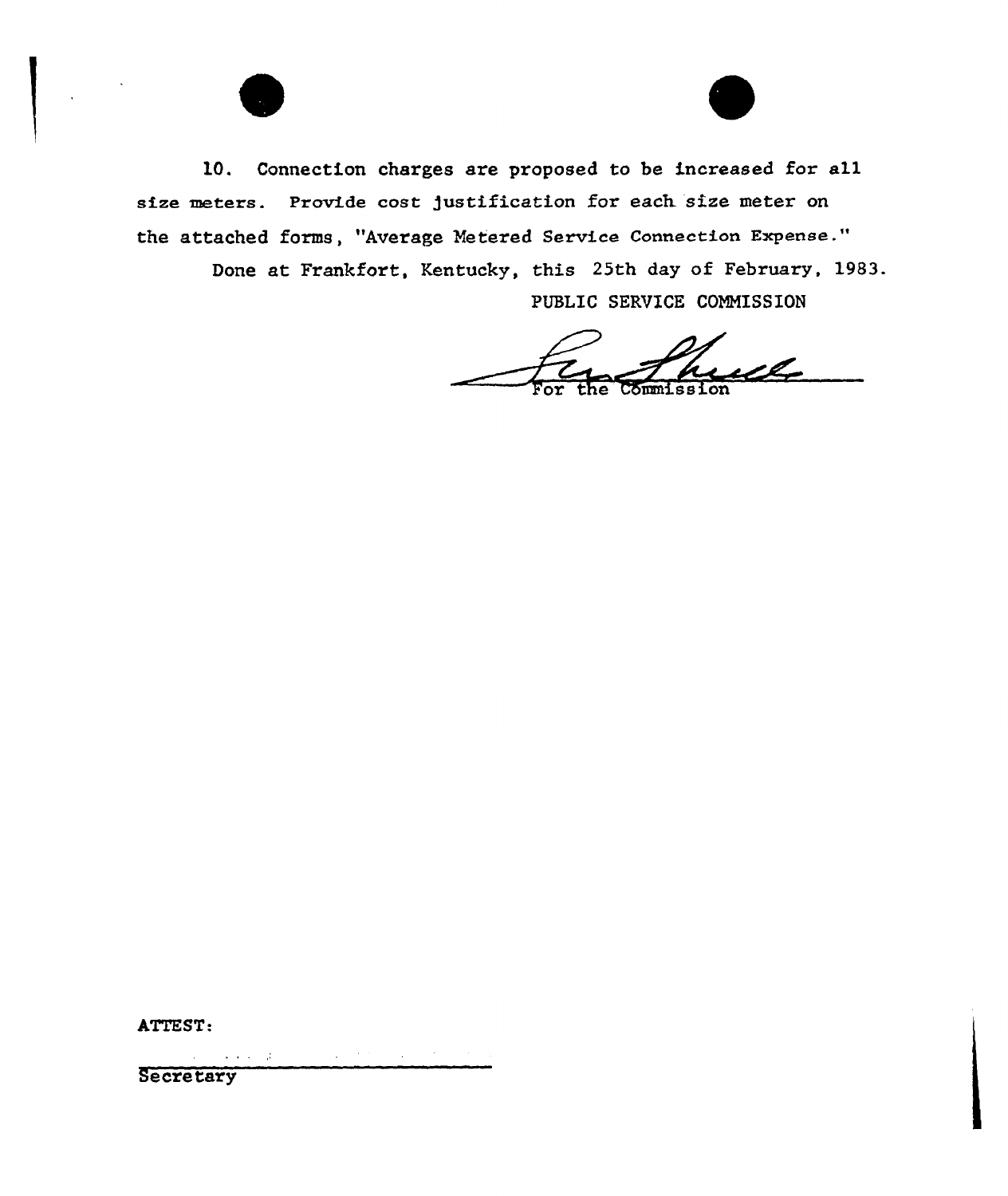



 $\sim$ 

COMMONWEALTH OF KENTUCKY PUBLIC SEPVICE COMMISSION P.O. BOX 615 FRANKFORT, KENTUCKY 40602

## Average Metered Service Connection Expense

Name of Utility: Address:

The following is an itemization of expenses for providing a metered service connection.

| A. Meter Size   |                                                                                                        |  |  |  |  |
|-----------------|--------------------------------------------------------------------------------------------------------|--|--|--|--|
|                 | 5/8-Inch $\boxed{7}$ 3/4-Inch $\boxed{7}$ 1-Inch $\boxed{7}$ 1 1/2-Inch $\boxed{7}$ 2-Inch $\boxed{7}$ |  |  |  |  |
| Other (specify) |                                                                                                        |  |  |  |  |

B. Materials Expense

|                |                                   |         | Unit<br>Cost | Total<br>Cost |  |
|----------------|-----------------------------------|---------|--------------|---------------|--|
|                | $\sim 2000$                       | Quanity |              |               |  |
| $\mathbf{1}$ . | Water Meter                       |         | \$           | SS.           |  |
| 2.             | Meter Yoke                        |         |              |               |  |
| 3.             | Corporation Stop                  |         |              |               |  |
| 4.             | Meter Box and Top                 |         |              |               |  |
|                | $\cdot$ 5. Miscellaneous Fittings |         |              |               |  |
|                | (Itemize)                         |         |              |               |  |
| в.             | Subtotal (Add column 3)           |         |              |               |  |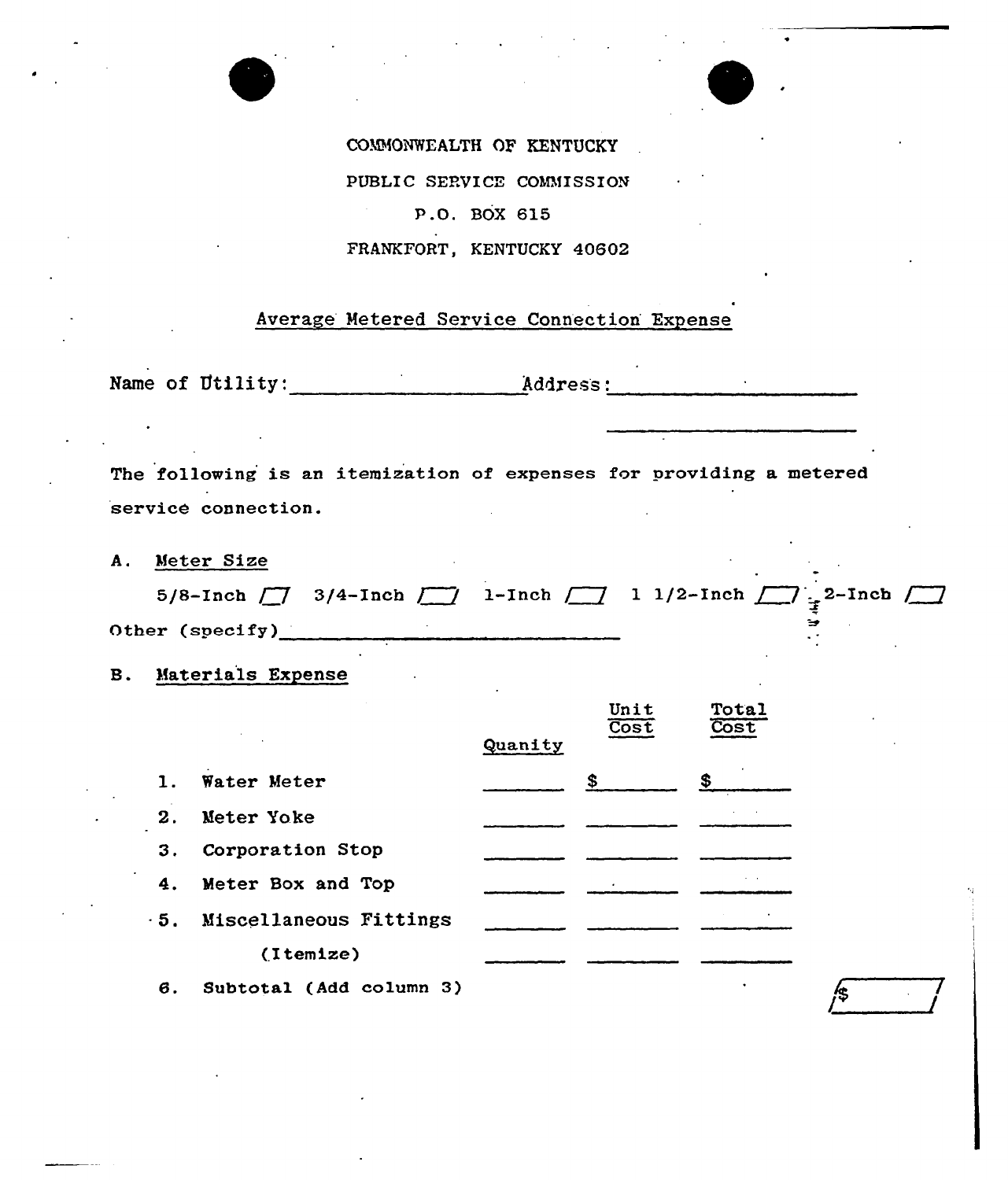| $\mathbf{c}$ . |       | Service Pipe Expense                       |                |                             |                      |               |
|----------------|-------|--------------------------------------------|----------------|-----------------------------|----------------------|---------------|
|                |       | Type of Service Pipe:                      | $\epsilon$     |                             | Size of Service Pipe |               |
|                |       |                                            | Quanity        | Unit<br>Cost                | Total<br>Cost        |               |
|                | 1.    | Short Side Service                         |                | $L.F.S$ $L.F.$              |                      |               |
|                | 2.    | Long Side Service                          |                | $L$ , $F$ , $L$ , $F$ , $L$ |                      |               |
|                | 3.    | Subtotal (Add column 3<br>and divide by 2) |                |                             |                      |               |
| D.             |       | Installation Expense                       |                |                             |                      |               |
|                | Labor |                                            |                |                             |                      |               |
|                |       |                                            | Total<br>Hours | Rate Per<br>Hour            | Total<br>Cost        |               |
|                | 1.    | Short Side Service                         |                | æ,                          |                      |               |
|                | 2.    | Long Side Service                          |                |                             |                      |               |
|                | 3.    | Subtotal (Add column 3<br>and divide by 2) |                |                             |                      | ΄\$<br>¥<br>₩ |
|                |       | Equipment                                  | Total<br>Hours | Rate Per<br>Hour            | Total<br>Cost        |               |
|                | ı.    | Short Side Service                         |                | ⋗                           |                      |               |
|                | 2.    | Long Side Service                          |                |                             |                      |               |
|                | 3.    | Subtotal (Add column 3<br>and divide by 2) |                |                             |                      | /\$<br>'      |
|                |       | Miscellaneous                              |                |                             |                      |               |
|                |       |                                            | <b>Total</b>   | Rate Per<br>Hour            | Total<br>Cost        |               |
|                | 1.    | Inspection                                 |                |                             |                      |               |
|                | 2.    | Site Clean-Up                              |                |                             |                      |               |
|                | 3.    | Other (Itemize)                            |                |                             |                      |               |
|                | 4.    | Subtotal (Add column 3)                    |                |                             |                      |               |
|                |       |                                            |                |                             |                      |               |